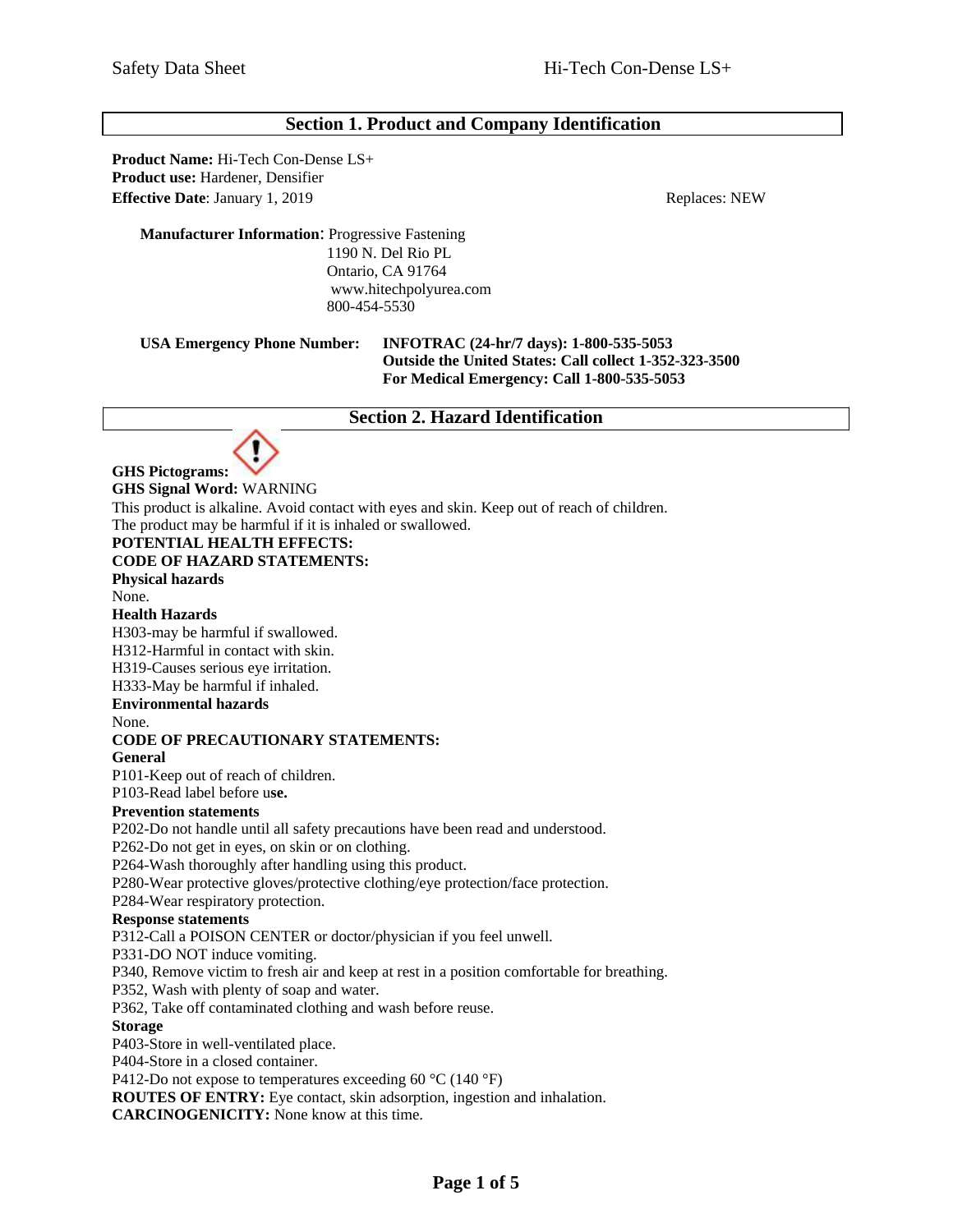# **Section 3. Ingredients and Hazards Identification**

| <b>Components</b> |  |
|-------------------|--|

| <b>Components</b>                                                                                                                                                                                                                                |            |                  |             |                     |
|--------------------------------------------------------------------------------------------------------------------------------------------------------------------------------------------------------------------------------------------------|------------|------------------|-------------|---------------------|
| Component                                                                                                                                                                                                                                        | $CAS \#$   | <b>EINECS No</b> | % by weight | <b>REACH Reg. #</b> |
| Lithium Silicate                                                                                                                                                                                                                                 | 12627-14-4 | 235-730-0        | $10-50$     | Yes                 |
| Silane                                                                                                                                                                                                                                           | Prop.      | Prop.            | 1-10        |                     |
| Water                                                                                                                                                                                                                                            | 7732-18-5  | 231-791-2        | Balance     | No                  |
| <br>$\mathbf{r}$ , $\mathbf{r}$ , $\mathbf{r}$ , $\mathbf{r}$ , $\mathbf{r}$ , $\mathbf{r}$ , $\mathbf{r}$ , $\mathbf{r}$ , $\mathbf{r}$ , $\mathbf{r}$<br>$\sim$ $\sim$<br>-------<br>.<br>.<br>$\cdots$<br>.<br>$\sim$ $\sim$<br>$\frac{1}{2}$ |            |                  |             |                     |

Note. REACH Reg. # is the combination of the EINECS # and CAS #. The REACH Reg. # for lithium silicate is 235730012627144.

#### **Section 4. First Aid Measures**

Eye Contact: Flush eyes with water immediately while holding eyelids open. Remove contacts, if worn, after initial flushing and continue flushing for at least 15 minutes. Seek medical attention if irritation persists. Skin Contact: Use soap and water to remove from the skin, remove contaminated clothing, clean thoroughly before

reuse.

Inhalation: Move to fresh air. If not breathing, give rescue breathing. If breathing is difficult, give oxygen. Seek medical attention if breathing is still difficult.

Ingestion: If swallowed, get medical attention immediately. DO NOT INDUCE VOMITING. Never give anything by mouth to an unconscious person.

## **Section 5. Fire Fighting Measures**

Flash Point: Not flammable Flammability Limits: NE

Fire Fighting Media: Dry chemical, carbon dioxide, and water spray.

Special Fire Fighting Procedures: First responders need to wear full-bunker gear with SCBA, never enter a confined space unless fully protected with proper personal protective equipment (PPE). Material is alkaline and may cause the floor to be slippery.

## **Section 6. Accidental Release Measures**

Clean-up Procedures: Material is alkaline wear proper PPE. Stop the source of the release if you are not put at risk. Use absorbent material (such as sand or kitty litter) to absorb the spill, use plastic shovel to pick up absorbent for disposal.

Spills and Leaks: Dispose in accordance to local, state or federal regulations.

# **Section 7. Handling and Storage**

Handling: Do not get into eyes. Do not taste or swallow. Wash thoroughly after handling. Storage: Store in original labeled container. Keep in cool and dry areas. Do not exceed 60 °C (140 °F).

# **Section 8. Exposure Control/Personal Protection**

Introductory Remarks: Consider the potential hazards of this product outlined in section 3. Use process exposures such as local exhaust ventilation, to control over exposure to airborne levels above recommended exposure limits. Personal Protection:

Eyes: Wear safety goggles or safety glasses to prevent eye contact.

Body: Long sleeve shirts, long pants, socks, rubber boots and chemical resistant gloves.

Hands: Chemical resistant gloves

Respiratory: Wear an approved respirator (NIOSH TC-84A rated or EN 14387) that provides protection from this product if the airborne concentrations exceed the recommended exposure limits. Other: None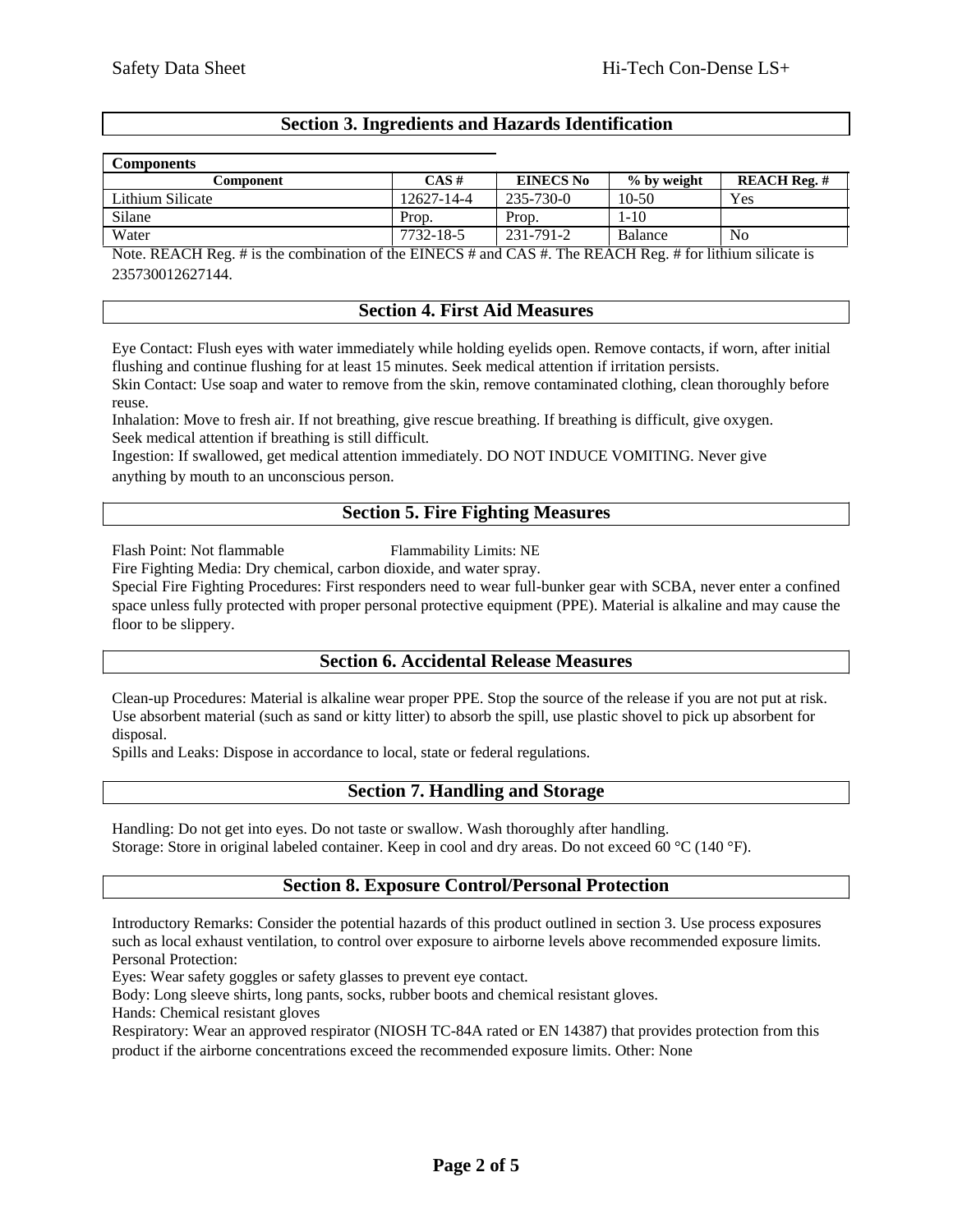# **Section 9. Physical and Chemical Properties**

| Odor/Color            | Slight to none / green tint, | <b>Vapor Pressure</b> | < 2.0 torr @ 68 °F (20 °C)                     |
|-----------------------|------------------------------|-----------------------|------------------------------------------------|
|                       | dries clear                  |                       |                                                |
| pH                    | $11 - 12$                    | Density(water=1)      | 1.116 @ $68^{\circ}F(20^{\circ}C)$             |
| % Volatile by weight  | < 90                         | <b>Solubility</b>     | $> 99\%$ in water                              |
| <b>Evaporation</b>    | < 1.0                        | <b>Boiling Point</b>  | $212 \text{ }^{\circ}F(100 \text{ }^{\circ}C)$ |
| $rate(water=1)$       |                              |                       |                                                |
| <b>Freezing point</b> | 0 °C (32 °F)                 |                       |                                                |

# **Section 10. Stability and Reactivity**

**Chemical Stability:** Considered stable under normal ambient temperatures**.**

**Hazardous Decomposition:** If complete combustion, oxides of carbon and silicates are formed.

**Hazardous Polymerization:** Will not occur

**Incompatibility~ Materials to Avoid:** May react with strong oxidizing agents, strong acids and metal salts.

# **Section 11. Toxicological Information**

**Acute Eye Irritation:** Irritating.

**Acute Skin Irritation:** Chronic exposure may be irritating.

**Acute Dermal Toxicity:** Not expected to be toxic through the skin.

**Acute Inhalation Toxicity:** Not determined, expected to be an irritant to the respiratory system.

**Carcinogenic Effects:** None

**Existing Medical Conditions Aggravated by Exposure**: Exposure to eyes and skin may cause irritation to pre-existing conditions.

# **Section 12. Ecological Information**

**Ecotoxicity:** The toxicity of this product has not been determined. **Environmental Fate:** This product should be expected to be readily biodegradable.

## **Section 13. Disposal Considerations**

**Waste Disposal Method:** What ever cannot be saved for recovery or recycling should be managed by the local, state or Federal Regulations.

**Container Handling and Disposal:** All containers should be triple rinsed and disposed of according to local, state and Federal regulations.

# **Section 14. Transport Information**

**Ground Classification:** Not regulated by US DOT **Shipping Name:** Hi-Tech Con-Dense LS+ **Technical Shipping Name:** None **UNFIC:** None **ID Number:** None **Packaging Group:** None **Labels:** No US DOT Labels **Not regulated by IATA or IMO**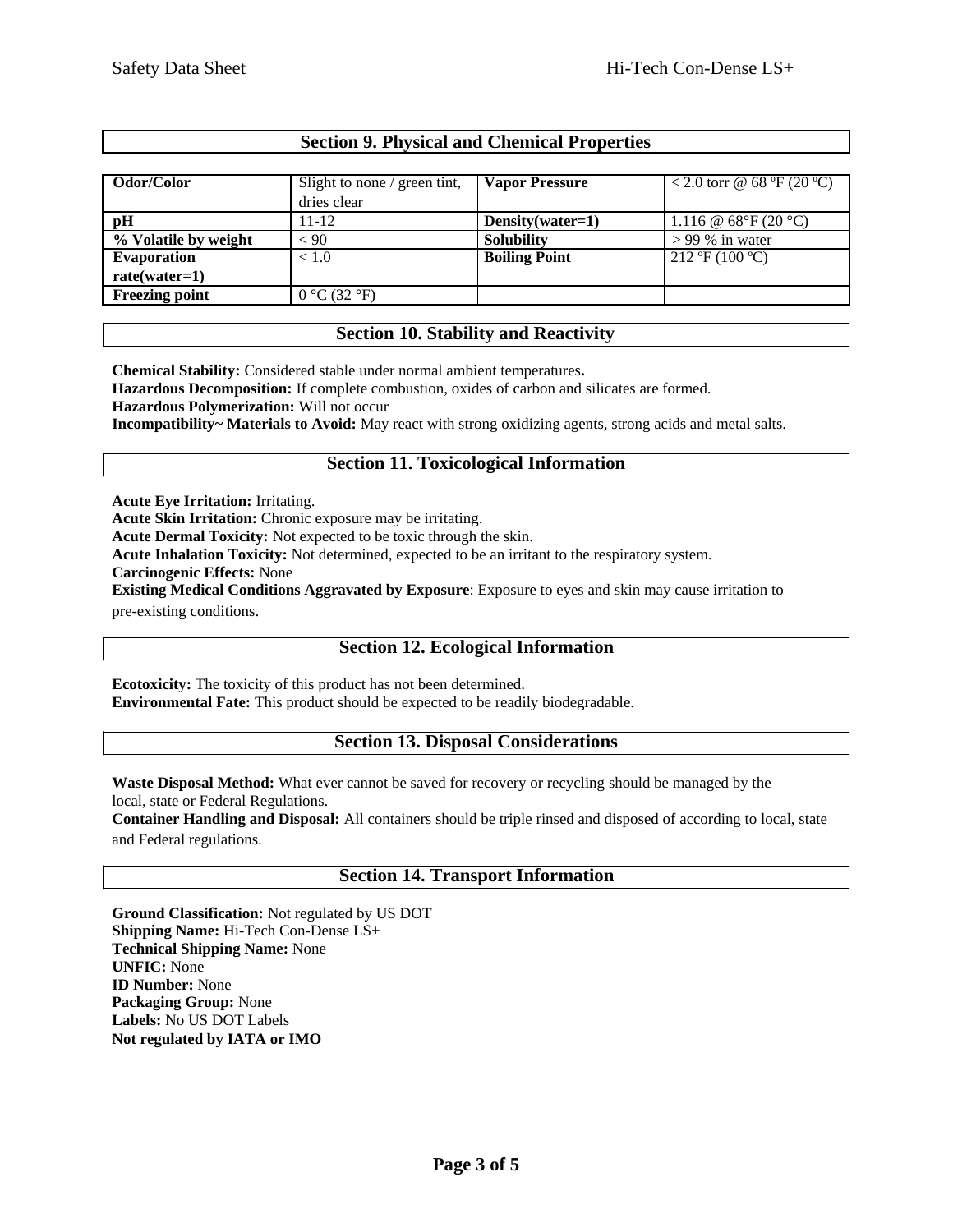| <b>Section 15. Regulatory Information</b> |                                                                                                         |             |                                                 |  |
|-------------------------------------------|---------------------------------------------------------------------------------------------------------|-------------|-------------------------------------------------|--|
|                                           | EPCRA 311/312 Categories: Immediate (Acute) Health Effects:                                             |             | Yes                                             |  |
|                                           | Delayed (Chronic) Health Effects:                                                                       | Yes         |                                                 |  |
|                                           | Fire Hazard:                                                                                            |             | No                                              |  |
|                                           | <b>Sudden Release of Pressure</b>                                                                       |             | No                                              |  |
|                                           |                                                                                                         |             | N <sub>o</sub>                                  |  |
|                                           | Reactivity:                                                                                             |             |                                                 |  |
| European Community:                       | $\blacksquare$ irritating (Xi) substances                                                               |             |                                                 |  |
|                                           | Right to know classification: All ingredients are listed in PA and NJ.                                  |             |                                                 |  |
|                                           | TSCA: All ingredients listed or exempt from listing.                                                    |             |                                                 |  |
|                                           | Reportable Quantity (RQ): None                                                                          |             |                                                 |  |
| Prop. 65: None                            |                                                                                                         |             |                                                 |  |
|                                           | WHMIS: Xi (Irritant to the eyes and skin)                                                               |             |                                                 |  |
|                                           | All ingredients are listed as chemical inventories of ACIS, ECL, EEC, ENCS, EU, Israel, MAC, MAK, MITI, |             |                                                 |  |
|                                           | PICCS, SWISS, Taiwan, USA and UK                                                                        |             |                                                 |  |
|                                           | <b>ABBREVIATIONS:</b>                                                                                   |             |                                                 |  |
| CAS#                                      | <b>Chemical Abstract Service Number</b>                                                                 |             | EINECS European Inventory of existing           |  |
|                                           |                                                                                                         |             | <b>Commercial Chemical Sales</b>                |  |
|                                           | °C Celsius temperature scale                                                                            | °F          | Fahrenheit temperature scale                    |  |
| Prop.                                     | Proprietary                                                                                             | PE          | Personal Protective Equipment                   |  |
| <b>TLV</b>                                | Threshold Limit Value                                                                                   | TWA         | Time Weighted Average                           |  |
| <b>STEL</b>                               | Short-term Exposure Limit                                                                               | PEL         | Permissible Exposure Limit                      |  |
| <b>OSHA</b>                               | Occupational Safety & Health                                                                            |             | NIOSH National Institute of Safety & Health     |  |
| <b>NFPA</b>                               | National Fire Protection Agency                                                                         | System      | WHMIS Workplace Hazardous Materials Information |  |
| <b>NTP</b>                                | National Toxicology Program                                                                             | IARC        | Int. Agency for Research on Cancer              |  |
| <b>RCRA</b>                               | Resource Conservation Recovery Act                                                                      | TSCA        | <b>Toxic Substance Control Act</b>              |  |
| EC <sub>50</sub>                          | <b>Effective Dose</b>                                                                                   | LC50        | <b>Lethal Inhalation Concentration</b>          |  |
| LD50                                      | Lethal Dose                                                                                             | CAS         | <b>Chemical Abstract Service Number</b>         |  |
| LEL                                       | Lower explosive limit                                                                                   | <b>UEP</b>  | Upper explosive limit                           |  |
| <b>NDA</b>                                | No Data Available                                                                                       | ND          | Not determined                                  |  |
|                                           | NE None established<br>NA<br>Not Applicable                                                             |             |                                                 |  |
|                                           | < Less Than or Equal To                                                                                 |             | > Greater Than or Equal To                      |  |
| <b>CNS</b>                                | Central Nervous System                                                                                  | CI          | China                                           |  |
| <b>DSL</b>                                | Canada                                                                                                  | ECL         | Korean Existing Chemicals List                  |  |
| <b>EEC</b>                                | European Economic Commission                                                                            | <b>ENCS</b> | Japanese Existing and New Chemical List         |  |
| EU                                        | European Union                                                                                          | <b>MAC</b>  | Netherlands                                     |  |
| <b>MAK</b>                                | Germany                                                                                                 | MITI        | Japan                                           |  |
| <b>PICCS</b>                              | Philippines                                                                                             |             | SWISS Giftliste 1                               |  |
|                                           | <b>UK United Kingdom</b>                                                                                | <b>USA</b>  | <b>United States</b>                            |  |
| <b>VOC</b>                                | Volatile organic content                                                                                |             | <b>ACGIH American Conference of Government</b>  |  |
| SARA                                      | <b>Industrial Hygienists</b><br>Superfund Amendments and Reauthorization Act                            |             |                                                 |  |
|                                           | Australian Inventory of Chemical Substances<br><b>AICS</b>                                              |             |                                                 |  |
| <b>IARC</b>                               | International Agency for Research on Cancer                                                             |             |                                                 |  |
| Taiwan                                    | List of Toxic Chemical Substances regulated under Taiwan Toxic Chemical Substances                      |             |                                                 |  |
|                                           | Control Act of 1086                                                                                     |             |                                                 |  |